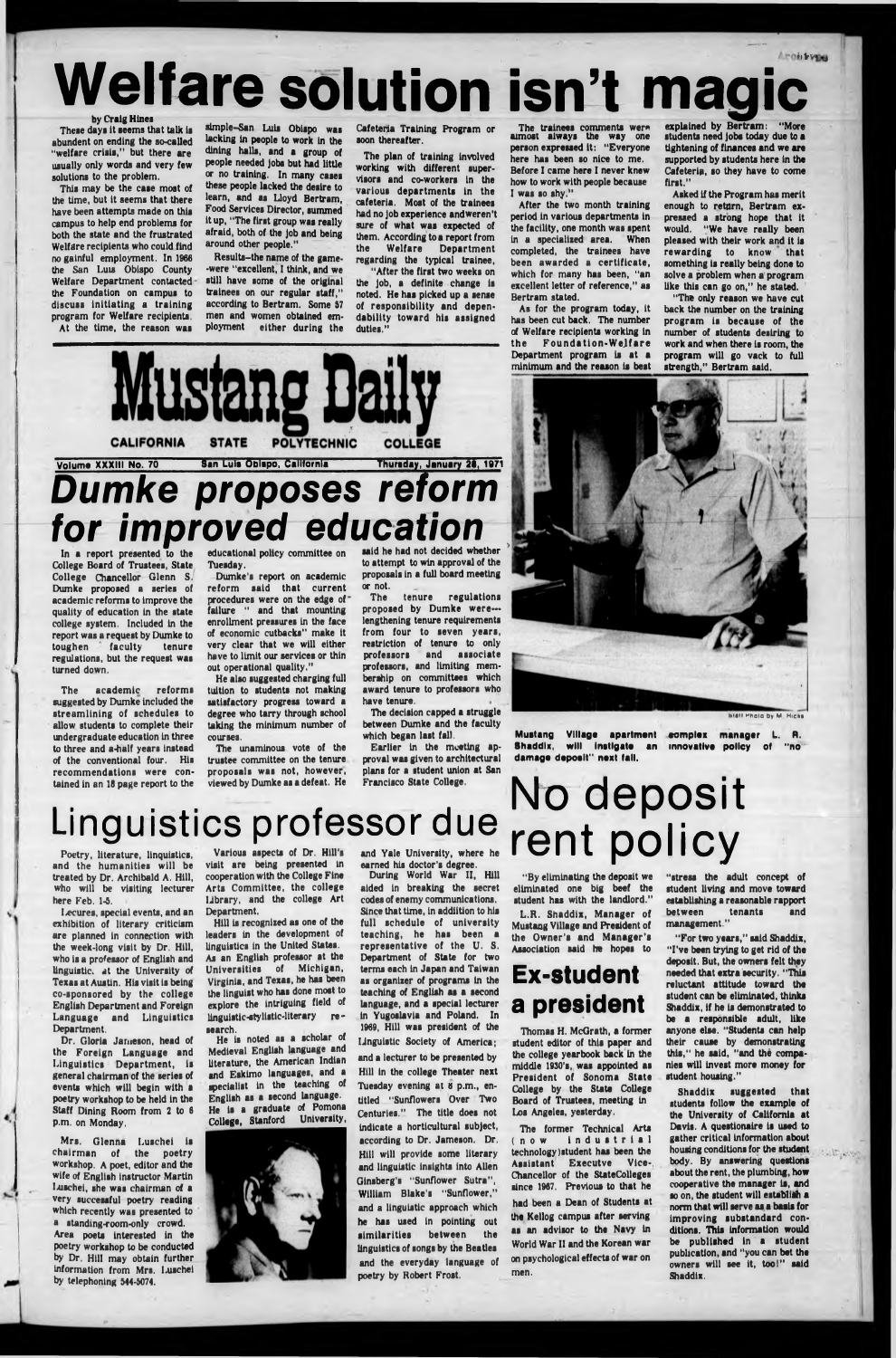Mustang Dally, Thursday, January 28, 1971

#### **Ex-convict Neil Collins** comes down on drugs after taking LSD." "The main

Neil Collins, a drug addict for 38<br>years, revealed his story Tuesday night in the Project Number 9 drug abuse series. Collins was first put in iail in 1934 when he was 20 years old. He has been in and out of prisons ever since then. As he put it, there is no medical cure for the drug addict. "I was in Ft. Leavenworth for fifteen months. After that I was transferred to Lexington, where I stayed for two years and three days. As far as the prison was concerned I was medically and physically cured. Within three hours after my release I was 'fixed'

again. "Collins explained that one forgets the pain of withdrawal after he is released. "While I laid in jail, the police would stomp my toes, and kick my ribs. I wanted to get even with them so I got a fix. After the horrible agony, I wanted to feel good, to get a 'glow' on again." Collins, now 57, has used all the

reason there's drug problem

today is because of publicity.

Publicity of drugs and pills is one

of the greatest mistakes ever<br>made. Kids get curious about

these things and then start taking

them. I can't stress this

enough." Also speaking in

Tuesday's lecture was Hal Tune,

a registered nurse at the Com-

munity Mental Health Center. He

explained that a 'crash-pad' was

being formed for the users of

hard drugs and pills. The 'pad'

will be located in the old tuber-

culosis ward behind the General

Hospital in San Luis Obispo. Tune

also explained the "Kick Clinic"

now in operation in Santa Barbara. This clinic helps addicts

kick their habits by substituting

Dolphine, a derivative of

Methadone, for the harder drugs such as heroin. The whole idea is that Dolphine stops the high-that

is associated with Heroin, but there is no withdrawal involved.

This Sunday, Jan. 31 from 7:30 to 10:30 pm in the Coffee House under the clocktower. Gary

Eister, Martha Patterson and

The public is invited and

faculty and staff members are

more than welcome, according to

**First Aid class** 

Mark Norris.

Noel will perform folk music.

Clock tower

hard drugs. He started with gum coium, then went to morphine, then to heroin. "The only drug I haven't tried, and don't want to is LSD. Acid doesn't hold the 'kick' that a 'hype' is looking for. Besides, I've seen too many people permanently damaged



Typical of the entertainment featured et the cellar.



**Mustang Daily reserves** the right to edit all letters to the editor. All letters submitted must be typed. double-spaced and must be no longer than one and

All letters must be signed and placed in the editors office no later than 2 p.m. the day previous to publication.

#### and Advanced First Aid Card. Mustang Daily Editor-in-chief: Ian McCabe **Managing Editor: Frank Aldareta Sports Editor: Paul Simon** Advertising Manager: Patricia K. Lindar **Business Manager: Bob Schwab 1800r: Brian P. Lawle**

# **Harv's Highlites**

THURSDAY... the CP. Drama committee will be performing the play "AMERICA HURRAH" in the round at the C.P. Theater. Show times are 8:30 p.m. thru Sat. with a Sunday matinee at 2:30. Admission is only a buck for this very exciting all-student production. . . FRIDAY. . . "IF," one of the better films of the year will be shown in the Engineering Auditorium at 7 and 9:30 for 50 cents . . . SATURDAY . . . the Swim Team will take on San Fernando Valley State at 2 p.m. in the Men's pool. FREE . . . . MARLON BRANDO double bill in the Engineering Auditorium featuring 'ON THE WATERFRONT" and the first motorcycle gang flick ever "THE WILD ONES." Cost to you is only half-a-buck for these rather campy productions. Waterfront starts at 6 p.m. and 9:15 and Wild Ones begins at 7:50 and 11 p.m. . . . SUNDAY . . . take a study break in the direction of "THE CELLAR" coffeehouse and expose yourself to some exceptional local vibrations, from 7:30 p.m. beneath the clocktower .... NOW... Freshmen and sophomores only! As long as you're spending the next few years at this campus why aren't you availing yourselves of the opportunity to become more than another book learner, the target of many one-way classroom " discussions" or gripe, gripe, gripe why doesn't anything happen at Cal Poly? You people CAN apply for membership on the College Union Board of Governors and be making the decisions as to how that building will be operated. College Program committees like Fine Arts, Speakers, Coffeehouse, and Dance are all making plans rightnow forevents to be held this year and for all of next year. If you don't do it somebody else will, and you can't always trust him.

# **Faculty hit** by Trustees

#### by Claudia Galloway

Los Angeles-Acting upon a recommendation of the President of Cal State Los Angeles the State College Board of Trustees yesterday dismissed Ernest J. Eckert from his position as associate professor at that collage.

Eckert was recommended for dismissal by Pres. John A. Greenlee after it was discovered he was teaching a class at the University of Southern California at the same time that he was scheduled to teach a class at Cal State LA. Eckert was an associate professor in the Mathmetaics Department.

Final decision by the board was postponed from Tuesday's session at the urging of Trustee William A. Norris of Los Angeles. Norris was concerned over the difference in opinion between Greenlee and a panel of senior faculty members that reviewed Eckert's case. That

Freeman admitted that he had.

action on a revision of tenure rules and procedures. The proposal would allow only tenured faculty members to serve on the various committees or otherwise participate in the formal recommendation regarding promotion, retention and tenure. It would also have extended the maximum probationary period prior to the granting of tenure to four full years. It will be discussed at the Faculty and Staff Affairs Committee meeting in Long Beach on February 23.

panel had recommended that Eckert only be given a letter of reprimand because the members felt he had shown "Poor judgement and mismanagement, rather than dishonesty or any lack of concern for the welfare of the mathematics department or the college community."

The board declined to take action on a recommendation to dismiss James Freeman, a Cal **San** Psychology professor, after discovering that the hearing officer in the case had gone byond proper boundaries in making his reccomendation. The trustees agreed to set the matter back to the campus faculty panel for reconsideration. The college president at Cal-State San Bernardino and a faculty panel there made the recommendation after reviewing charges that he had falsified forms he used to evaluate junior faculty members.





on occasion. filled out forms saying he had visited the classrooms of junior faculty members to evaulate their teaching skills when if fact he had not. He said he did so only because time was short and such classroom evaluations carry little weight anyhow. The trustees also postponed **Mission Stationery** Xerox **Copy Service** 544-4948 770 Higuera 544-5350 **EUROPE** HOLIDAYS YOU CAN **AFFORD** Round trip jet via TWA **Special Speed** 6 wk tour 11 countries \$795 **Equipment** 9 wk. tour 13 countries \$995 10 wk. tour 14 countries incl. **Racing Came** 7 day cruise of Greek Is. Students and faculty only Box 726, Sierra Madre, Ca.

## Why free?

**Editor:** 

\$1195.

91024

Why try to free Angela Davis with mass railies? Let her free herself. A person is still innocent until proven guilty by our courts. If people want equality then why don't they face up to the fact that just because Mias Davis is female and black, she too must stand up and let the court prove her innocence or guilt. If she wins or loses, she alone is responsible for her previous actions. **Tom Barrett**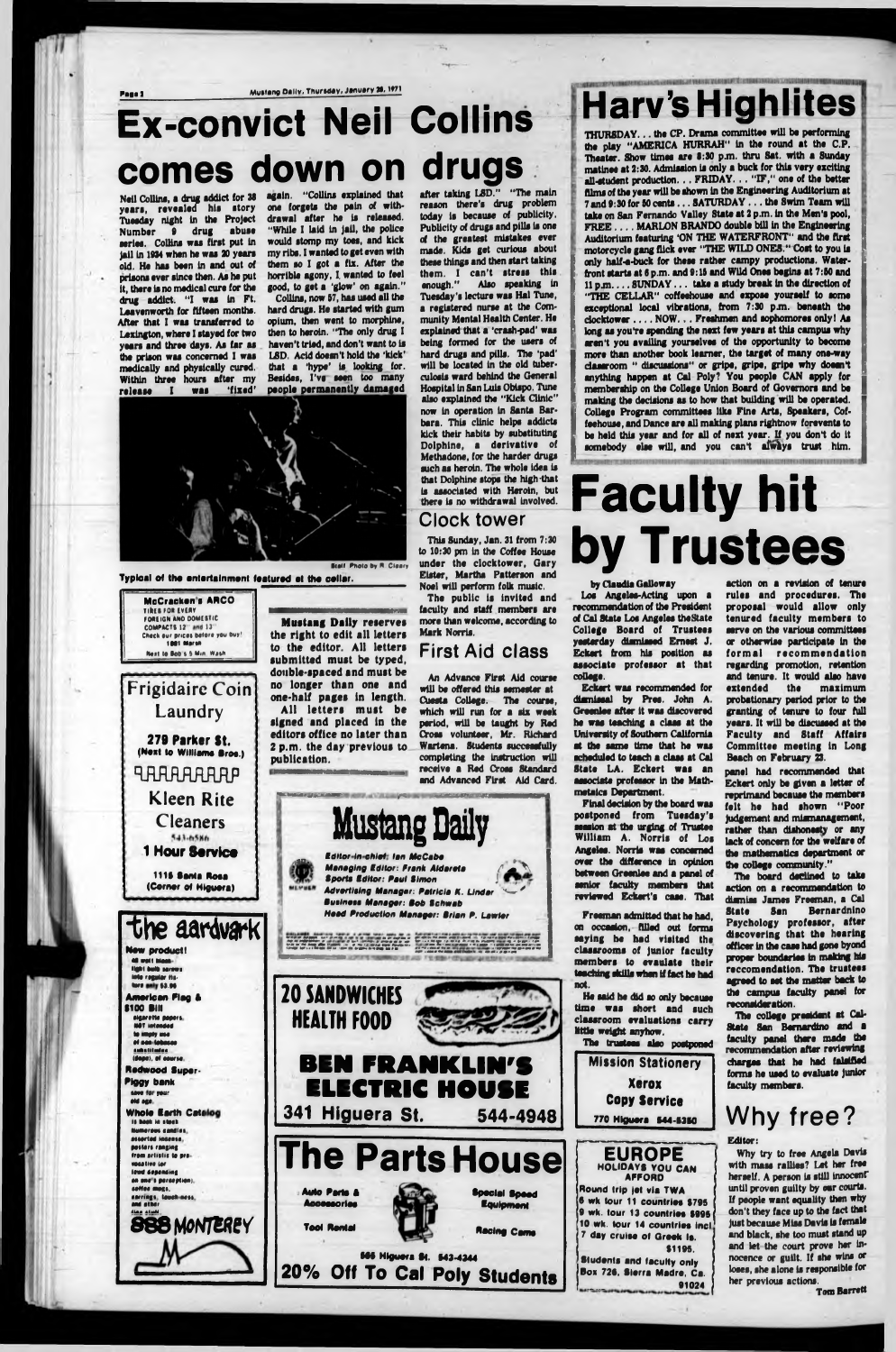# Extension-**— extended**



program (or the 1971 Spring Quarter will start on March 25 and will offer 20-25 classes, according to Dr. Don Morris, associate dean for continuing education.

Courses offered through the extension service will be given in San Luis Obispo, Santa Barbara and Monterey counties and will possibly be held In the cities of San Luis Obispo, Santa Marla, Vandenberg Air Force Base, Arroyo Grande, Morro Bay, Paao Robles, Atascadero, Soledad, Santa Barbara, Orcutt, Plsmo Beach, King City and Lompoc.

The extension program is a self-supporting program and tuition is set at \$12.75 per unit for lecture courses, a slightly higher fee for activity and lab courses is required.

In its first year, the extension program Is steadily growing Into a far-reaching and well attended program, according to Morris. "The program," said Morris, "is very successful and is exceding expectations."

This college's extension school-product-evaluation, social psychology, abnormal psychology, Mexican American pre-school child, ornamental gardening, product quality control and seminar in supervision of student teachers. Similar classes will be offered duirng spring session.

Six of the seven college schools are participating In the program and they are offering general courses given in each specific field.

The main reason for having the extension program, according to Morris, is to extend the services of the college to other areas of the central coast.

Classes taught during the Spring and Fall Quarters Include Bonsai culture, engineering exam review, foods for children, human ecology, the middle

## **86 courses for summer**

An extension brochure will be available during the first week of March and will be distributed at Spring Quarter registration and in Administration 309, according to Morris. Further Information may be obtained by writing Continuing Education, Cal Poly, San Luis Obispo, 93401, or by calling 549-2063.

## **Yell leader clinic starts**

Want to learn to yell? Come to 'he yell leader's clinic starting this Sunday Jan. 31, In Crandall Gym. The clinic is open to all persons Interested In becoming a yell leader for next year. The clinic will run for five weeks from 7 to 9 p.m. every Sunday.

Those participating will be expected to attend every Sunday for the five week perios. For more Information call Rob at 544- 3478.

#### Chinese plan yearly festivity

tertainment and an eight course dinner will be featured at the annual Chinese New Year party to be held Saturday, Feb. 13, at 7:30 pm in the Veretan's Memorial Building.

The public la Invited to attend the festivities. Tickets are \$3.60 and can be purchased at the Ah Louis Store, the Gabby Bookstore, or from Joseph Pal at 549-3806.

Is now the time to develop the Stenner Creek area? A\* poll to determine Initial student Interest for the Idea will be conducted on campus today and tomorrow.

Students of the Natural Resources Department will be seeking student opinion regarding the little used area of Stenner Creek and Stenner Lake as potential recreational and environmental regions. The department feels that developing this area along the lines of personal involvement would insure that a corridor of natural and beautiful spaces can survive the eventual expansion of the college Into this area.

Five teams of seven members apiece will be circulating questionnaires In places as the Snack Bar and the Administration Building. The research teams hope to have at least 300 random replies which will serve as a basis for future land-user and faculty surveys of a similaar nature. The results will be turned over to the land managers of this campus.

#### Brando greats

On the Water Front" and "The Wild One", two. Mario Brando films will highlight this weekend. Both films will be shown Saturday Jan. 30 In the Engineering Auditorium.

"On the Water Front" was the winner of eight academy awards and stars Brando, Lee J. Cobb, Rod Steiger and Eva Marie Saint. water front unions, and is distinguished by fine directing

**Located between the railroad tracks and Highway One is Stenner Creek and Stenner Lake**



**Surrounded by a tranquil atmosphere, Stenner Lake oould prove to be a prime campus recreational center —**

Summer session for the 1970-71 school term will include a one week pre-session and two four week sessions, according to Dr. Don Morris, associate dean of continuing education. The dates for the three summer session programs are; presession, June 14-18 first session, June 21-July 17; and second session, July 19- August 13. Consisting of 11 workshops (a workshop is diflned by Morris as a concentrated course offered In a specialized area), three of them give academic credit, seven professional credit and one In public service. Workshops will be offered in biology, education, art and math. A total of 86 first session courses are going to be offered. The classes are from 24 different departments. **45** second session courses are planned that will Involve 11 departments. "All of these courses are self supporting," said Morris. This means that the summer session la dependent on a per unit fees for financial survival. "The cost is \$16.00 per unit," said Morris. All of the courses will be taught by current college Instructors or guest faculty. "Last summers' summer session was 33 per cent larger than the year before," said Morris," and I think this is a good measure of its Popularity."



Morris went on to stress that admittance to the summer session does not mean automatic onrollment for the regular Fall Quarter.